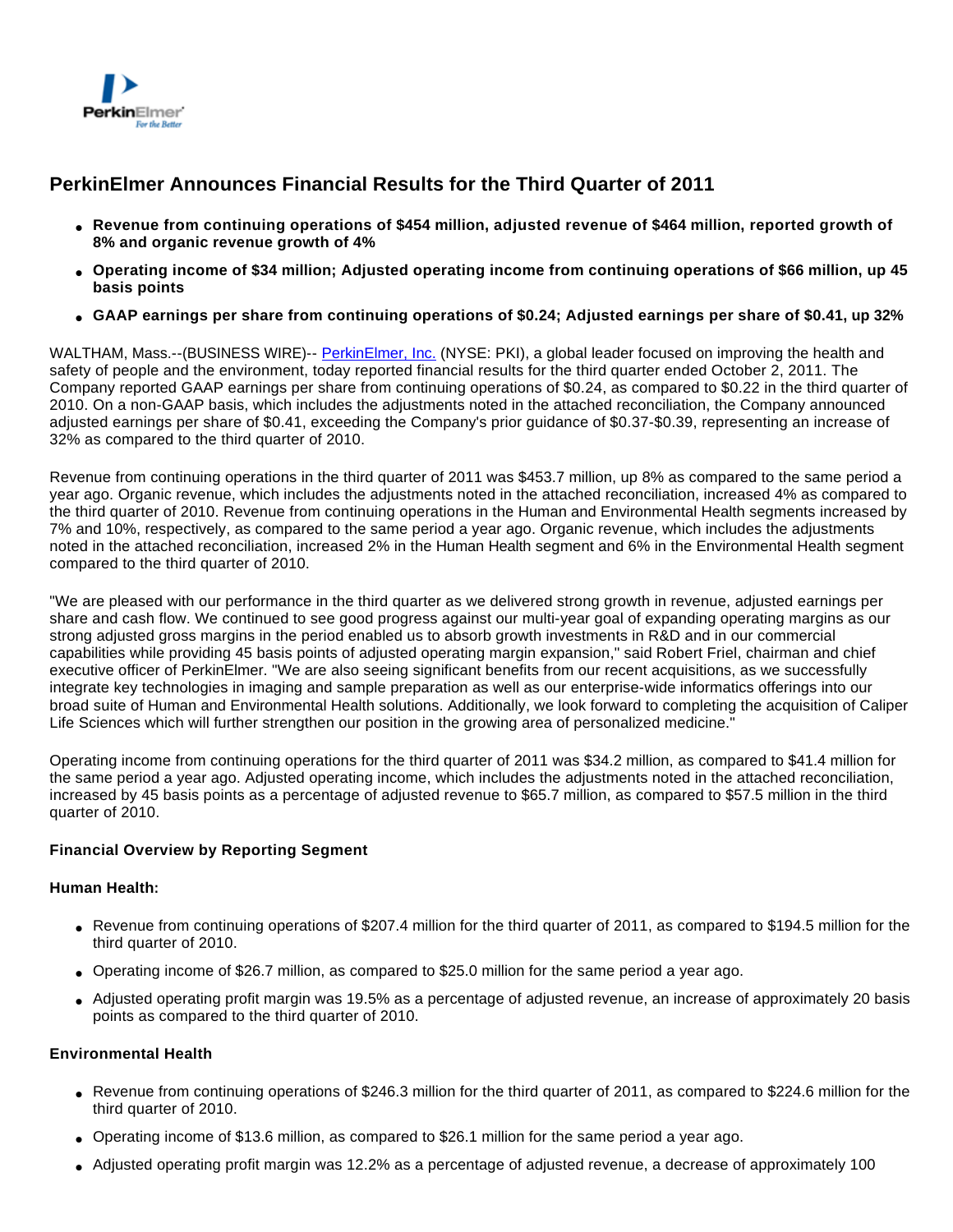basis points as compared to the third quarter of 2010.

#### **Financial Guidance**

For the full year 2011, the Company forecasts organic revenue to increase in the mid single digit range relative to 2010. For the full year 2011, the Company forecasts GAAP earnings per share from continuing operations in the range of \$0.94 to \$0.96 and on a non-GAAP basis, which is expected to include the adjustments noted in the attached reconciliation, adjusted earnings per share in the range of \$1.66 to \$1.68 as compared to the Company's previously communicated guidance range of \$1.64 to \$1.68.

### **Conference Call Information**

The Company will discuss its third quarter results and its outlook for business trends in a conference call on November 3, 2011 at 5:00 p.m. Eastern Time (ET). To access the call, please dial (857) 350-1598 prior to the scheduled conference call time and provide the access code 11823069. A playback of this conference call will be available beginning 8:00 p.m. ET, Thursday, November 3, 2011. The playback phone number is (617) 801-6888 and the code number is 72834168.

A live audio webcast of the call will be available on the *Investor* section of the Company's Web site, [www.perkinelmer.com.](http://cts.businesswire.com/ct/CT?id=smartlink&url=http%3A%2F%2Fwww.perkinelmer.com&esheet=50056182&lan=en-US&anchor=www.perkinelmer.com&index=2&md5=4054a3b5e7a0cc12741a06623f72509c) Please go to the site at least 15 minutes prior to the call in order to register, download, and install any necessary software. An archived version of the webcast will be posted on the Company's Web site for a two week period beginning approximately two hours after the call.

### **Use of Non-GAAP Financial Measures**

In addition to financial measures prepared in accordance with generally accepted accounting principles (GAAP), this earnings announcement also contains non-GAAP financial measures. The reasons that we use these measures, a reconciliation of these measures to the most directly comparable GAAP measures, and other information relating to these measures are included below following our GAAP financial statements.

### **Factors Affecting Future Performance**

This press release contains "forward-looking" statements within the meaning of the Private Securities Litigation Reform Act of 1995, including, but not limited to, statements relating to estimates and projections of future earnings per share, cash flow and revenue growth and other financial results, developments relating to our customers and end-markets, and plans concerning business development opportunities and divestitures. Words such as "believes," "intends," "anticipates," "plans," "expects," "projects," "forecasts," "will" and similar expressions, and references to guidance, are intended to identify forward-looking statements. Such statements are based on management's current assumptions and expectations and no assurances can be given that our assumptions or expectations will prove to be correct. A number of important risk factors could cause actual results to differ materially from the results described, implied or projected in any forward-looking statements. These factors include, without limitation: (1) markets into which we sell our products declining or not growing as anticipated; (2) fluctuations in the global economic and political environments; (3) our failure to introduce new products in a timely manner; (4) our ability to execute the Caliper acquisition, or to successfully integrate Caliper into our existing business or to make it profitable; (5) our ability to execute acquisitions and license technologies, or to successfully integrate acquired businesses and licensed technologies into our existing business or to make them profitable, or successfully divest businesses; (6) our failure to adequately protect our intellectual property; (7) the loss of any of our licenses or licensed rights; (8) our ability to compete effectively; (9) fluctuation in our quarterly operating results and our ability to adjust our operations to address unexpected changes; (10) significant disruption in third-party package delivery and import/export services or significant increases in prices for those services; (11) disruptions in the supply of raw materials and supplies; (12) the manufacture and sale of products exposing us to product liability claims; (13) our failure to maintain compliance with applicable government regulations; (14) regulatory changes; (15) our failure to comply with healthcare industry regulations; (16) economic, political and other risks associated with foreign operations; (17) our ability to retain key personnel; (18) significant disruption in our information technology systems; (19) our ability to obtain future financing; (20) restrictions in our credit agreements; (21) our ability to realize the full value of our intangible assets; (22) significant fluctuations in our stock price; (23) reduction or elimination of dividends on our common stock; and (24) other factors which we describe under the caption "Risk Factors" in our most recent quarterly report on Form 10-Q and in our other filings with the Securities and Exchange Commission. We disclaim any intention or obligation to update any forward-looking statements as a result of developments occurring after the date of this press release.

### **PerkinElmer, Inc. and Subsidiaries CONSOLIDATED INCOME STATEMENTS**

**Three Months Ended Nine Months Ended**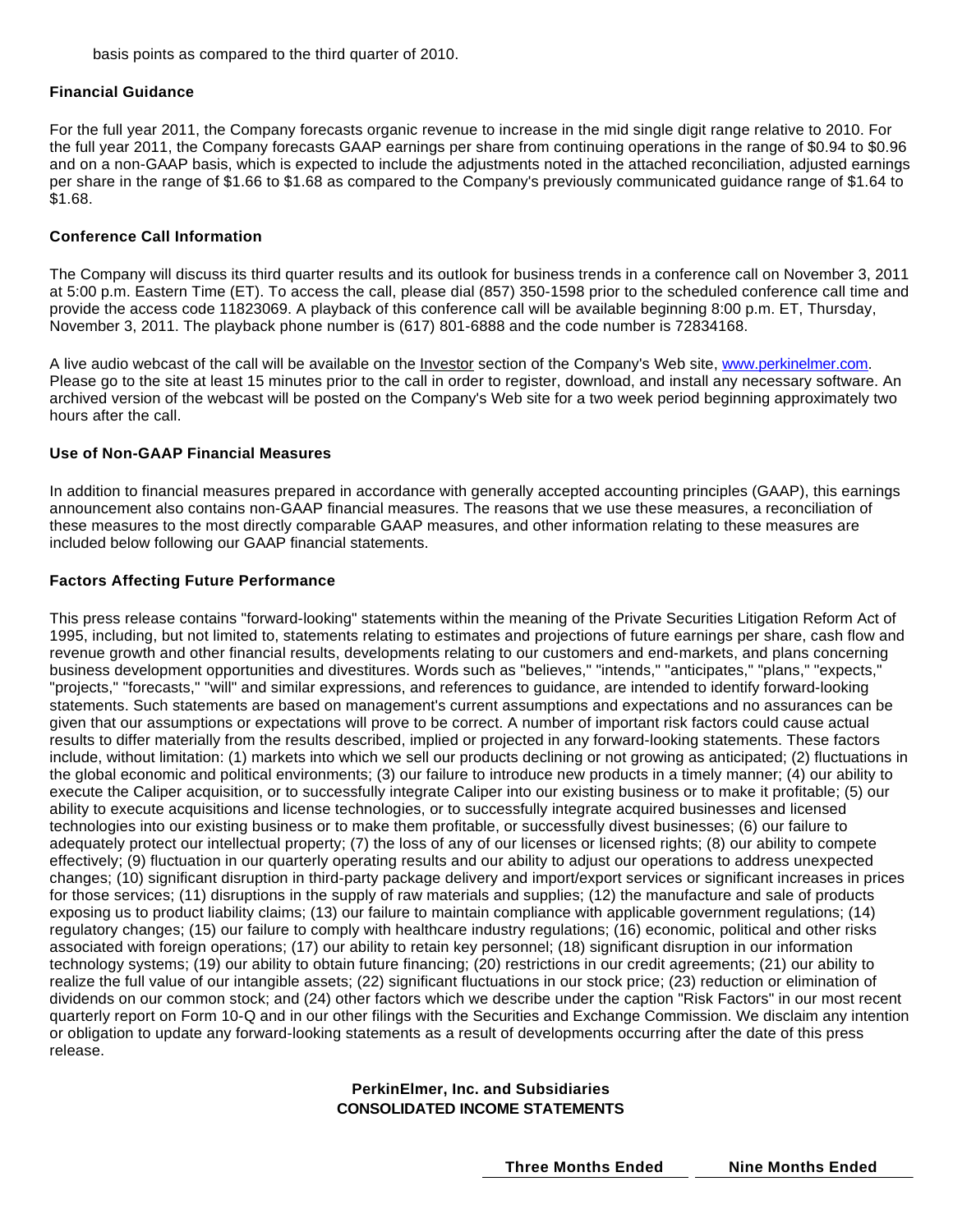| (In thousands, except per share data)                                                                                     |     | October 2,<br>2011 | October 3,<br>2010 |               | October 2,<br>2011 |    | October 3,<br>2010           |
|---------------------------------------------------------------------------------------------------------------------------|-----|--------------------|--------------------|---------------|--------------------|----|------------------------------|
| <b>Revenues</b>                                                                                                           | \$  | 453,740            | \$<br>419,143      | \$            | 1,381,095          | S. | 1,234,376                    |
| Cost of sales<br>Research and development expenses                                                                        |     | 254,193<br>30,234  | 233,360<br>23,814  |               | 772,322<br>84,716  |    | 684,074<br>69,797            |
| Selling, general and administrative expenses<br>Restructuring and lease charges, net                                      |     | 135,105            | 120,552            |               | 409,677<br>3,340   |    | 365,392<br>9,833             |
| Operating income from continuing operations                                                                               |     | 34,208             | 41,417             |               | 111,040            |    | 105,280                      |
| Interest income<br>Interest expense<br>Gain on step acquisition                                                           |     | (549)<br>4,449     | (192)<br>4,185     |               | (1, 354)<br>12,578 |    | (542)<br>11,937<br>(25, 586) |
| Other expense                                                                                                             |     | 16                 | 2,687              |               | 2,719              |    | 2,340                        |
| Income from continuing operations before income taxes                                                                     |     | 30,292             | 34,737             |               | 97,097             |    | 117,131                      |
| Provision for income taxes                                                                                                |     | 3,591              | 8,192              |               | 16,603             |    | 23,771                       |
| Net income from continuing operations                                                                                     |     | 26,701             | 26,545             |               | 80,494             |    | 93,360                       |
| Income from discontinued operations, before income taxes<br>Gain (loss) on disposition of discontinued operations, before |     |                    | 4,217              |               |                    |    | 21,676                       |
| income taxes<br>(Benefit from) provision for income taxes on discontinued<br>operations and dispositions                  |     | 3,813<br>(4,805)   | (495)<br>16,876    |               | 2,072<br>(4,828)   |    | 2,573<br>22,184              |
| Income (loss) from discontinued operations and<br>dispositions, net of income taxes                                       |     | 8,618              | (13, 154)          |               | 6,900              |    | 2,065                        |
| Net income                                                                                                                | \$  | 35,319             | \$<br>13,391       | \$            | 87,394             | \$ | 95,425                       |
| Diluted earnings (loss) per share:<br>Continuing operations                                                               | \$  | 0.24               | \$<br>0.22         | $\frac{1}{2}$ | 0.71               | \$ | 0.79                         |
| Income (loss) from discontinued operations and dispositions,<br>net of income taxes                                       |     | 0.08               | (0.11)             |               | 0.06               |    | 0.02                         |
| Net income                                                                                                                | \$. | 0.31               | \$<br>0.11         | \$            | 0.77               | \$ | 0.81                         |
| Weighted average diluted shares of common stock<br>outstanding                                                            |     | 113,425            | 118,207            |               | 114,063            |    | 118,147                      |

# ABOVE PREPARED IN ACCORDANCE WITH GAAP

| <b>Additional Supplemental Information:</b><br>(per share, continuing operations) |            |      |      |      |        |
|-----------------------------------------------------------------------------------|------------|------|------|------|--------|
| GAAP diluted EPS from continuing operations                                       | \$<br>0.24 | 0.22 | - \$ |      | 0.79   |
| Amortization of intangible assets, net of income taxes                            | 0.12       | 0.09 |      | 0.32 | 0.25   |
| Purchase accounting adjustments, net of income taxes                              | 0.05       | 0.00 |      | 0.10 | (0.20) |
| Acquisition-related costs, net of income taxes                                    | 0.01       | 0.00 |      | 0.04 | 0.02   |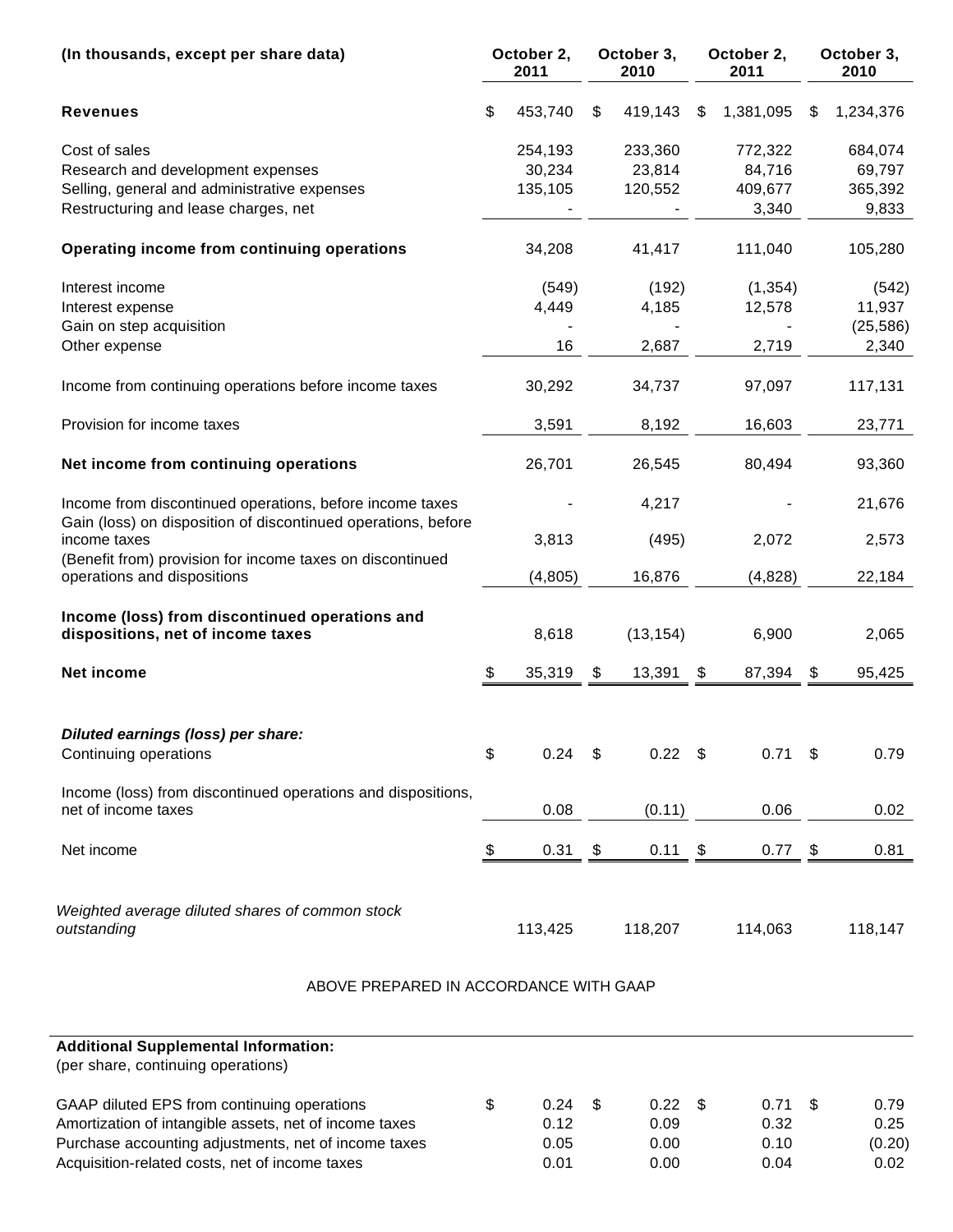| <b>Adiusted EPS</b>                                  |  |
|------------------------------------------------------|--|
| Restructuring and lease charges, net of income taxes |  |
| Gain on sale of building, net of income taxes        |  |

| Gain on sale of building, net of income taxes        |      |        |                   | (0.02) |
|------------------------------------------------------|------|--------|-------------------|--------|
| Restructuring and lease charges, net of income taxes |      |        | 0.02              | 0.06   |
| <b>Adjusted EPS</b>                                  | 0.41 | 0.31 S | 1.18 <sup>5</sup> | 0.89   |

# **PerkinElmer, Inc. and Subsidiaries REVENUE AND OPERATING INCOME (LOSS)**

|                                      |                                          |                  | <b>Three Months Ended</b> | <b>Nine Months Ended</b> |                 |  |  |
|--------------------------------------|------------------------------------------|------------------|---------------------------|--------------------------|-----------------|--|--|
| (In thousands)                       |                                          | October 2, 2011  | October 3, 2010           | October 2, 2011          | October 3, 2010 |  |  |
| <b>Human Health</b>                  | Revenue<br>Purchase accounting           | \$<br>207,419 \$ | 194,510 \$                | 628,669 \$               | 580,568         |  |  |
|                                      | adjustments                              | 332              | 182                       | 893                      | 546             |  |  |
|                                      | <b>Adjusted Revenue</b>                  | 207,751          | 194,692                   | 629,562                  | 581,114         |  |  |
|                                      | Operating income                         | 26,672           | 24,980                    | 74,994                   | 72,606          |  |  |
|                                      | OP%<br>Amortization of                   | 12.9%            | 12.8%                     | 11.9%                    | 12.5%           |  |  |
|                                      | intangible assets<br>Purchase accounting | 12,349           | 12,117                    | 37,280                   | 34,474          |  |  |
|                                      | adjustments<br>Acquisition-related       | 597              | 175                       | 2,278                    | 623             |  |  |
|                                      | costs<br>Gain on sale of                 | 958              | 312                       | 3,953                    | 954             |  |  |
|                                      | building<br>Restructuring and            |                  |                           |                          | (3,356)         |  |  |
|                                      | lease charges, net                       |                  |                           | 1,832                    | 5,858           |  |  |
|                                      | Adjusted operating<br>income             | 40,576           | 37,584                    | 120,337                  | 111,159         |  |  |
|                                      | Adjusted OP%                             | 19.5%            | 19.3%                     | 19.1%                    | 19.1%           |  |  |
| <b>Environmental Health</b>          | Revenue<br>Purchase accounting           | 246,321          | 224,633                   | 752,426                  | 653,808         |  |  |
|                                      | adjustments                              | 9,587            |                           | 15,404                   |                 |  |  |
|                                      | <b>Adjusted Revenue</b>                  | 255,908          | 224,633                   | 767,830                  | 653,808         |  |  |
|                                      | Operating income                         | 13,641           | 26,109                    | 63,462                   | 61,813          |  |  |
|                                      | OP%<br>Amortization of                   | 5.5%             | 11.6%                     | 8.4%                     | 9.5%            |  |  |
|                                      | intangible assets<br>Purchase accounting | 7,927            | 3,575                     | 18,680                   | 10,412          |  |  |
|                                      | adjustments<br>Acquisition-related       | 9,506            |                           | 15,536                   |                 |  |  |
|                                      | costs                                    | 107              | (88)                      | 1,108                    | 1,036           |  |  |
|                                      | Restructuring and<br>lease charges, net  |                  |                           | 1,508                    | 3,975           |  |  |
|                                      | Adjusted operating<br>income             | 31,181           | 29,596                    | 100,294                  | 77,236          |  |  |
|                                      | Adjusted OP%                             | 12.2%            | 13.2%                     | 13.1%                    | 11.8%           |  |  |
| Corporate                            | Adjusted operating<br>income             | (6, 105)         | (9,672)                   | (27, 416)                | (29, 139)       |  |  |
| <b>Continuing Operations Revenue</b> | Purchase accounting                      | \$<br>453,740 \$ | 419,143 \$                | 1,381,095 \$             | 1,234,376       |  |  |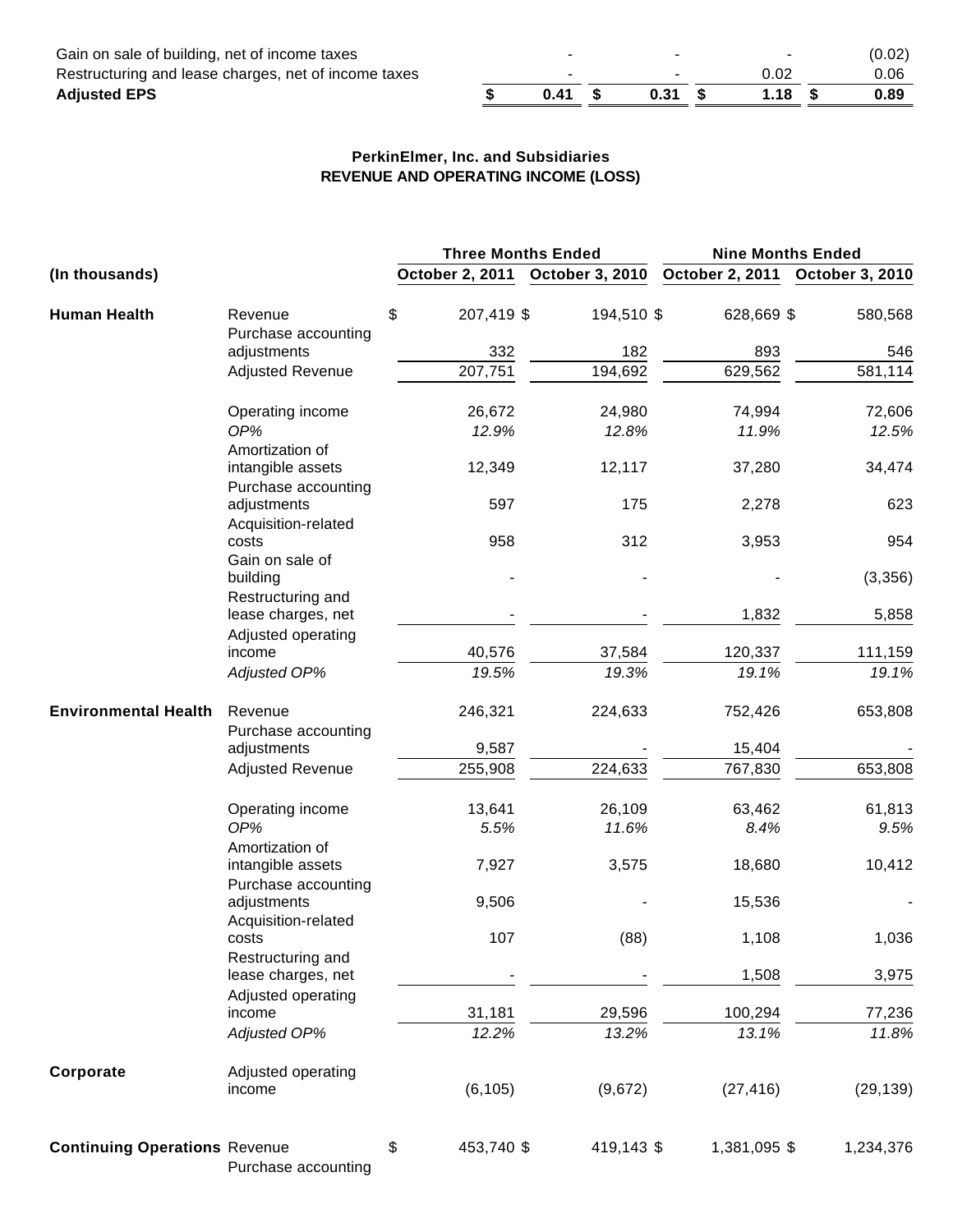| adjustments                 | 9,919           | 182       | 16,297     | 546       |
|-----------------------------|-----------------|-----------|------------|-----------|
| <b>Adjusted Revenue</b>     | 463,659         | 419,325   | 1,397,392  | 1,234,922 |
| Operating income            | 34,208          | 41,417    | 111,040    | 105,280   |
| OP%                         | 7.5%            | 9.9%      | 8.0%       | 8.5%      |
| Amortization of             |                 |           |            |           |
| intangible assets           | 20,276          | 15,692    | 55,960     | 44,886    |
| Purchase accounting         |                 |           |            |           |
| adjustments                 | 10,103          | 175       | 17,814     | 623       |
| Acquisition-related         |                 |           |            |           |
| costs                       | 1,065           | 224       | 5,061      | 1,990     |
| Gain on sale of<br>building |                 |           |            | (3,356)   |
| Restructuring and           |                 |           |            |           |
| lease charges, net          |                 |           | 3,340      | 9,833     |
| Adjusted operating          |                 |           |            |           |
| income                      | 65,652 \$<br>\$ | 57,508 \$ | 193,215 \$ | 159,256   |
| <b>Adjusted OP%</b>         | 14.2%           | 13.7%     | 13.8%      | 12.9%     |

REPORTED REVENUE AND REPORTED OPERATING INCOME (LOSS) PREPARED IN ACCORDANCE WITH GAAP

### **PerkinElmer, Inc. and Subsidiaries CONSOLIDATED STATEMENTS OF CASH FLOWS**

|                                                                                                                              |              | <b>Three Months Ended</b>       | <b>Nine Months Ended</b>        |              |  |
|------------------------------------------------------------------------------------------------------------------------------|--------------|---------------------------------|---------------------------------|--------------|--|
|                                                                                                                              |              | October 2, 2011 October 3, 2010 | October 2, 2011 October 3, 2010 |              |  |
| (In thousands)                                                                                                               |              |                                 |                                 |              |  |
| <b>Operating activities:</b>                                                                                                 |              |                                 |                                 |              |  |
| Net income                                                                                                                   | \$<br>35,319 | \$<br>13,391                    | \$<br>87,394                    | \$<br>95,425 |  |
| Add: (income) loss from discontinued operations                                                                              |              |                                 |                                 |              |  |
| and dispositions, net of income taxes                                                                                        | (8,618)      | 13,154                          | (6,900)                         | (2,065)      |  |
| Net income from continuing operations                                                                                        | 26,701       | 26,545                          | 80,494                          | 93,360       |  |
| Adjustments to reconcile net income from continuing<br>operations to net cash provided by continuing<br>operations:          |              |                                 |                                 |              |  |
| Stock-based compensation                                                                                                     | 1,467        | 2,753                           | 9,427                           | 10,352       |  |
| Restructuring and lease charges, net                                                                                         |              |                                 | 3,340                           | 9,833        |  |
| Amortization of deferred debt issuance costs                                                                                 | 844          | 636                             | 2,114                           | 1,906        |  |
| Depreciation and amortization                                                                                                | 28,117       | 22,793                          | 78,718                          | 65,870       |  |
| Gains on step acquisitions and dispositions, net                                                                             | 200          |                                 | 200                             | (28, 942)    |  |
| Amortization of acquired inventory revaluation                                                                               | 54           |                                 | 432                             |              |  |
| Changes in assets and liabilities which provided<br>(used) cash, excluding effects from companies<br>purchased and divested: |              |                                 |                                 |              |  |
| Accounts receivable, net                                                                                                     | 13,469       | 5,902                           | 17,373                          | (902)        |  |
| Inventories, net                                                                                                             | (14, 278)    | (8, 555)                        | (17,660)                        | (23, 171)    |  |
| Accounts payable                                                                                                             | 4,326        | (6, 805)                        | (15, 512)                       | 8,776        |  |
| Accrued expenses and other                                                                                                   | (11, 625)    | (36, 368)                       | (7, 469)                        | (16, 143)    |  |
| Net cash provided by operating activities of<br>continuing operations                                                        | 49,275       | 6,901                           | 151,457                         | 120,939      |  |
| Net cash (used in) provided by operating activities of                                                                       |              |                                 |                                 |              |  |
| discontinued operations                                                                                                      | (1, 477)     | 8,371                           | (9, 108)                        | 14,392       |  |
| Net cash provided by operating activities                                                                                    | 47,798       | 15,272                          | 142,349                         | 135,331      |  |

**Investing activities:**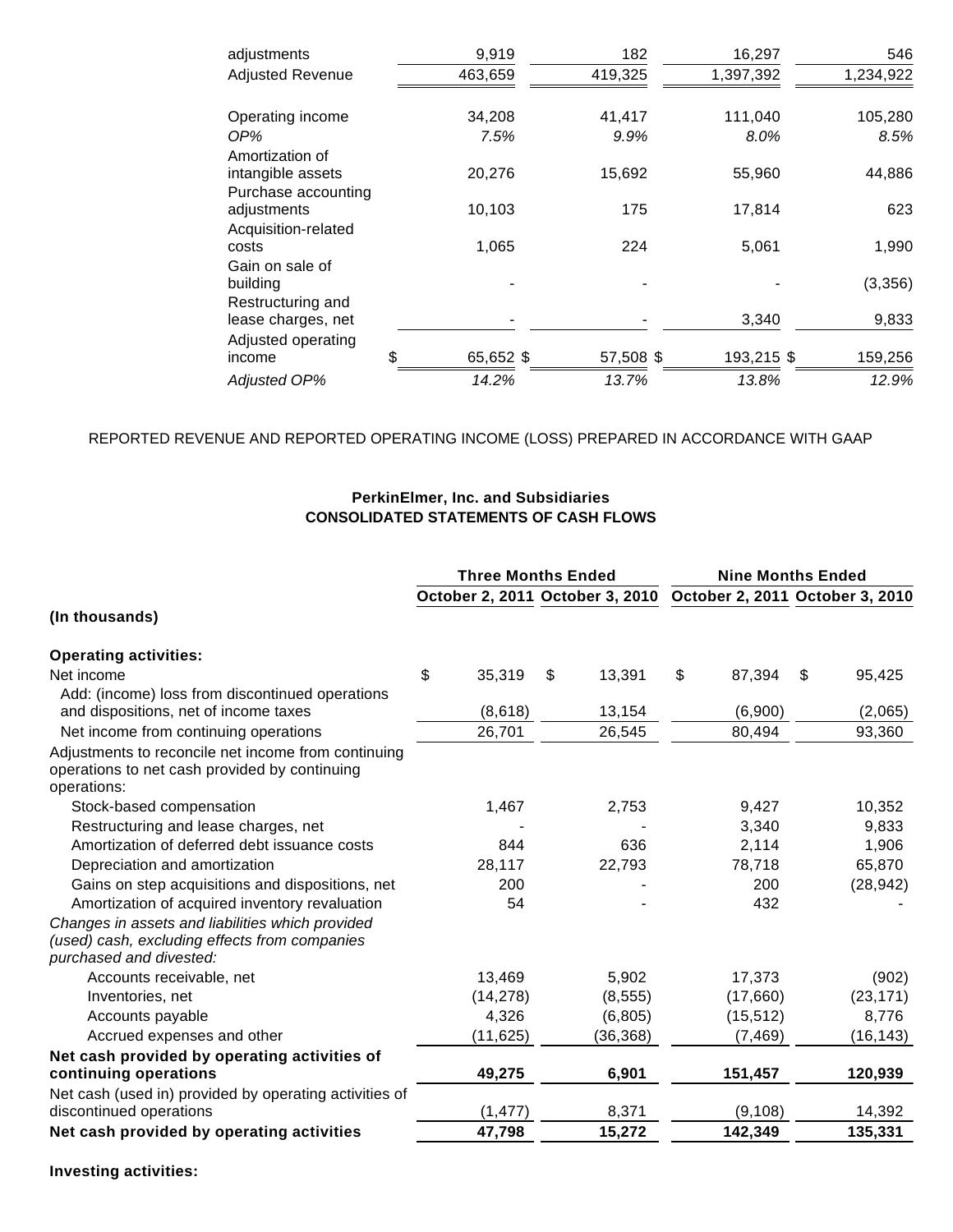| Capital expenditures                                                                     | (9,009)       | (9,050)       | (24, 979)     | (22, 882)     |
|------------------------------------------------------------------------------------------|---------------|---------------|---------------|---------------|
| Proceeds from dispositions of property, plant and                                        |               |               |               |               |
| equipment, net                                                                           | 456           |               | 456           | 11,014        |
| Changes in restricted cash balances<br>Payments for acquisitions and investments, net of | 703           |               | 1,123         | (1,200)       |
| cash and cash equivalents acquired                                                       | (918)         | (22, 260)     | (311, 269)    | (148, 988)    |
| Net cash used in investing activities of                                                 |               |               |               |               |
| continuing operations                                                                    | (8, 768)      | (31, 310)     | (334, 669)    | (162, 056)    |
| Net cash provided by (used in) investing activities of                                   | 4,000         |               |               |               |
| discontinued operations                                                                  |               | (2, 407)      | 32,252        | 4,567         |
| Net cash used in investing activities                                                    | (4, 768)      | (33, 717)     | (302, 417)    | (157, 489)    |
| <b>Financing Activities:</b>                                                             |               |               |               |               |
| Payments on debt                                                                         | (249,000)     | (46, 346)     | (496,000)     | (157, 846)    |
| Proceeds from borrowings                                                                 | 86,000        | 90,000        | 580,000       | 261,000       |
| Payments of debt issuance costs                                                          | (1,000)       |               | (1,000)       | (72)          |
| Payments on other credit facilities                                                      |               | (37)          | (2, 303)      | (111)         |
| Payments for acquisition related contingent                                              |               |               |               |               |
| consideration                                                                            |               |               | (137)         | (136)         |
| Tax benefit from exercise of common stock options                                        | 712           | 58            | 9,303         | 82            |
| Proceeds from issuance of common stock under                                             |               |               |               |               |
| stock plans                                                                              | 118           | 2,124         | 23,670        | 15,171        |
| Purchases of common stock                                                                | (7)           |               | (110,004)     | (995)         |
| Dividends paid                                                                           | (7, 916)      | (8, 255)      | (23, 913)     | (24, 729)     |
| Net cash (used in) provided by financing                                                 |               |               |               |               |
| activities of continuing operations                                                      | (171, 093)    | 37,544        | (20, 384)     | 92,364        |
| Net cash used in financing activities of discontinued<br>operations                      |               |               | (1,908)       | (2,844)       |
| Net cash (used in) provided by financing                                                 |               |               |               |               |
| activities                                                                               | (171, 093)    | 37,544        | (22, 292)     | 89,520        |
|                                                                                          |               |               |               |               |
| Effect of exchange rate changes on cash and cash<br>equivalents                          | (19, 043)     | 16,225        | 10,376        | 3,919         |
|                                                                                          |               |               |               |               |
| Net (decrease) increase in cash and cash                                                 |               |               |               |               |
| equivalents                                                                              | (147, 106)    | 35,324        | (171, 984)    | 71,281        |
| Cash and cash equivalents at beginning of period                                         | 395,208       | 215,664       | 420,086       | 179,707       |
| Cash and cash equivalents at end of period                                               | \$<br>248,102 | \$<br>250,988 | \$<br>248,102 | \$<br>250,988 |

# PREPARED IN ACCORDANCE WITH GAAP

# **PerkinElmer, Inc. and Subsidiaries CONSOLIDATED BALANCE SHEETS**

| (In thousands)                            | October 2, 2011 January 2, 2011 |         |   |           |
|-------------------------------------------|---------------------------------|---------|---|-----------|
| Current assets:                           |                                 |         |   |           |
|                                           |                                 |         | S |           |
| Cash and cash equivalents                 | \$                              | 248,102 |   | 420,086   |
| Accounts receivable, net                  |                                 | 359,672 |   | 356,763   |
| Inventories, net                          |                                 | 228,549 |   | 207,278   |
| Other current assets                      |                                 | 93,296  |   | 100,685   |
| Current assets of discontinued operations |                                 | 206     |   | 227       |
| Total current assets                      |                                 | 929,825 |   | 1,085,039 |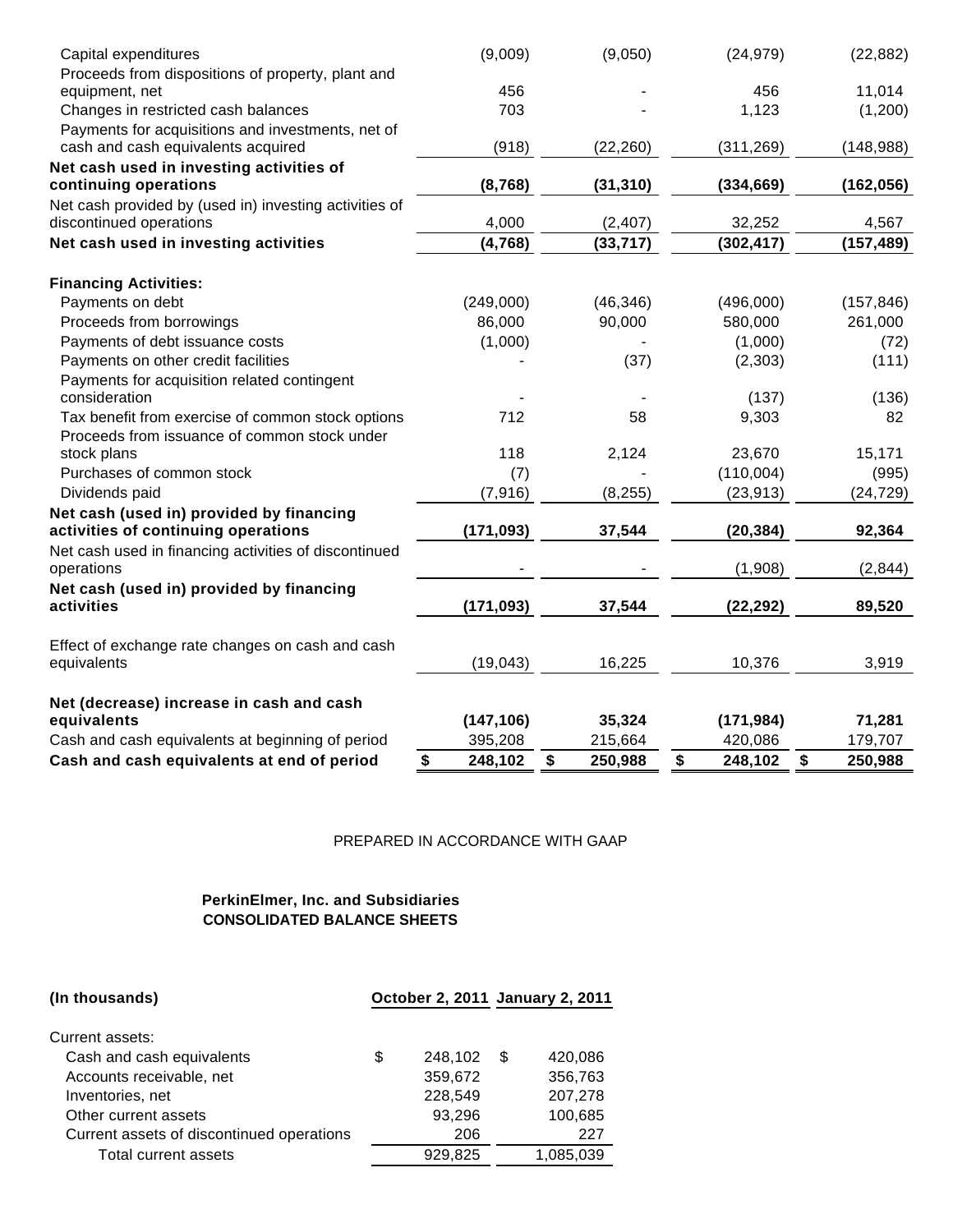| Property, plant and equipment, net:            |                 |                 |
|------------------------------------------------|-----------------|-----------------|
| At cost                                        | 441,726         | 416,835         |
| Accumulated depreciation                       | (275, 868)      | (255,015)       |
| Property, plant and equipment, net             | 165,858         | 161,820         |
| Marketable securities and investments          | 1,023           | 1,350           |
| Intangible assets, net                         | 512,277         | 424,248         |
| Goodwill                                       | 1,758,405       | 1,504,815       |
| Other assets, net                              | 34,550          | 32,101          |
| <b>Total assets</b>                            | \$<br>3,401,938 | \$<br>3,209,373 |
| Current liabilities:                           |                 |                 |
| Short-term debt                                | \$<br>358,000   | \$<br>2,255     |
| Accounts payable                               | 150,813         | 161,042         |
| Accrued restructuring and integration costs    | 13,079          | 22,611          |
| Accrued expenses                               | 352,518         | 323,038         |
| Current liabilities of discontinued operations | 1,547           | 6,256           |
| <b>Total current liabilities</b>               | 875,957         | 515,202         |
|                                                |                 |                 |
| Long-term debt                                 | 150,000         | 424,000         |
| Long-term liabilities                          | 430,841         | 344,353         |
| <b>Total liabilities</b>                       | 1,456,798       | 1,283,555       |
| Commitments and contingencies                  |                 |                 |
| Total stockholders' equity                     | 1,945,140       | 1,925,818       |
| Total liabilities and stockholders' equity \$  | 3,401,938       | \$<br>3,209,373 |

PREPARED IN ACCORDANCE WITH GAAP

# **PerkinElmer, Inc. and Subsidiaries RECONCILIATION OF GAAP TO NON-GAAP FINANCIAL MEASURES**

| (In millions, except per share data) |                | <b>PKI</b>      |                           |    |                 |          |  |  |  |  |  |
|--------------------------------------|----------------|-----------------|---------------------------|----|-----------------|----------|--|--|--|--|--|
|                                      |                |                 | <b>Three Months Ended</b> |    |                 |          |  |  |  |  |  |
|                                      |                | October 2, 2011 |                           |    | October 3, 2010 |          |  |  |  |  |  |
| <b>Adjusted revenue:</b>             |                |                 |                           |    |                 |          |  |  |  |  |  |
| Revenue                              | \$             | 453.7           |                           | \$ | 419.1           |          |  |  |  |  |  |
| Purchase accounting adjustments      |                | 9.9             |                           |    | 0.2             |          |  |  |  |  |  |
| Adjusted revenue                     | $\mathfrak{F}$ | 463.7           |                           | \$ | 419.3           |          |  |  |  |  |  |
| <b>Adjusted gross margin:</b>        |                |                 |                           |    |                 |          |  |  |  |  |  |
| Gross margin                         | \$             | 199.5           | 43.0%                     | \$ | 185.8           | 44.3%    |  |  |  |  |  |
| Amortization of intangible assets    |                | 13.9            | 3.0%                      |    | 11.1            | 2.6%     |  |  |  |  |  |
| Purchase accounting adjustments      |                | 10.0            | 2.2%                      |    | 0.2             | 0.0%     |  |  |  |  |  |
| Adjusted gross margin                | \$             | 223.4           | 48.2%                     | \$ | 197.0           | 47.0%    |  |  |  |  |  |
| <b>Adjusted SG&amp;A:</b>            |                |                 |                           |    |                 |          |  |  |  |  |  |
| SG&A                                 | \$             | 135.1           | 29.1%                     | \$ | 120.6           | 28.7%    |  |  |  |  |  |
| Amortization of intangible assets    |                | (6.3)           | $-1.3%$                   |    | (4.2)           | $-1.0%$  |  |  |  |  |  |
| Purchase accounting adjustments      |                | (0.1)           | $0.0\%$                   |    | 0.0             | 0.0%     |  |  |  |  |  |
| Acquisition-related costs            |                | (1.1)           | $-0.2%$                   |    | (0.2)           | $-0.1\%$ |  |  |  |  |  |
| Adjusted SG&A                        | \$             | 127.7           | 27.5%                     | \$ | 116.1           | 27.7%    |  |  |  |  |  |
| <b>Adjusted R&amp;D:</b>             |                |                 |                           |    |                 |          |  |  |  |  |  |
| R&D                                  | \$             | 30.2            | 6.5%                      | \$ | 23.8            | 5.7%     |  |  |  |  |  |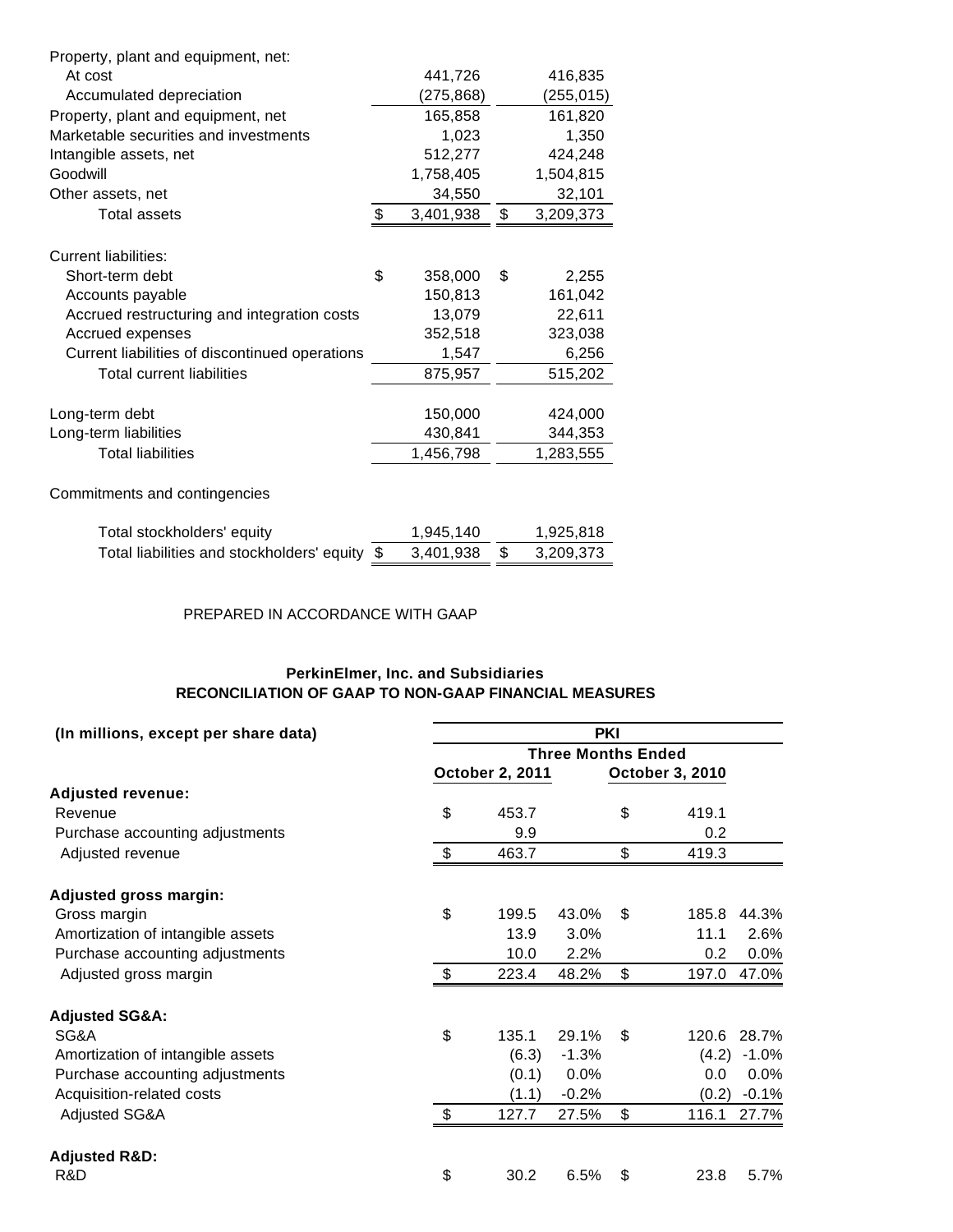Amortization of intangible assets (0.1) 0.0% (0.4) -0.1% Adjusted R&D **\$** 30.1 6.5% \$ 23.4 5.6%

### **Adjusted operating income:**

- Operating income  $\begin{array}{ccccccc} \text{34.2} & \text{7.4\%} & \text{34.3} \\ \text{41.4} & \text{9.9\%} & \text{42.4} \\ \text{51.5} & \text{61.4} & \text{8.4} \\ \text{62.4} & \text{63.4} & \text{64.4} \\ \text{7.4} & \text{8.4} & \text{8.4} \\ \text{8.4} & \text{8.4} & \text{8.4} \\ \text{9.4} & \text{9.4} & \text{8.4} \\ \text{10.4} & \text{9.4$ Amortization of intangible assets 20.3 4.4% 15.7 3.7% Purchase accounting adjustments 10.1 2.2% 0.2 0.0% Acquisition-related costs 6.1% and the costs of the costs of the costs of the costs of the costs of the costs of the costs of the costs of the costs of the costs of the costs of the costs of the costs of the costs of the c
- Adjusted operating income  $\frac{1}{2}$  65.7 14.2% \$ 57.5 13.7%

| <b>Adjusted EPS:</b>                         |      |        |
|----------------------------------------------|------|--------|
| EPS                                          | 0.31 | 0.11   |
| Discontinued operations, net of income taxes | 0.08 | (0.11) |
|                                              |      |        |

EPS from continuing operations 0.24 0.22

Amortization of intangible assets, net of income taxes 0.12 0.09 Purchase accounting adjustments, net of income taxes 0.05 0.00

| Acquisition-related costs, net of income taxes |                           | 0.01            |                     | 0.00                   |  |  |  |
|------------------------------------------------|---------------------------|-----------------|---------------------|------------------------|--|--|--|
| <b>Adjusted EPS</b>                            | \$.                       | 0.41            |                     | 0.31                   |  |  |  |
|                                                |                           |                 |                     |                        |  |  |  |
|                                                |                           |                 | <b>Human Health</b> |                        |  |  |  |
|                                                | <b>Three Months Ended</b> |                 |                     |                        |  |  |  |
|                                                |                           | October 2, 2011 |                     | <b>October 3, 2010</b> |  |  |  |
| <b>Adjusted revenue:</b>                       |                           |                 |                     |                        |  |  |  |
| Revenue                                        | \$                        | 207.4           | \$                  | 194.5                  |  |  |  |
| Purchase accounting adjustments                |                           | 0.3             |                     | 0.2                    |  |  |  |
| Adjusted revenue                               | \$                        | 207.8           | \$                  | 194.7                  |  |  |  |

**PKI Three Months Ended**

**October 2, 2011 October 3, 2010**

#### **Adjusted operating income:**

| Operating income                  | 26.7 | $12.8\%$ \$ |    |      | 25.0 12.8% |
|-----------------------------------|------|-------------|----|------|------------|
| Amortization of intangible assets | 12.3 | 5.9%        |    | 12.1 | $6.2\%$    |
| Purchase accounting adjustments   | 0.6  | 0.3%        |    | 0.2  | $0.1\%$    |
| Acquisition-related costs         | 1.0  | 0.5%        |    | 0.3  | $0.2\%$    |
| Adjusted operating income         | 40.6 | 19.5%       | S. |      | 37.6 19.3% |

|                                   | <b>Environmental Health</b> |         |                           |                 |         |  |
|-----------------------------------|-----------------------------|---------|---------------------------|-----------------|---------|--|
|                                   |                             |         | <b>Three Months Ended</b> |                 |         |  |
|                                   | October 2, 2011             |         |                           | October 3, 2010 |         |  |
| <b>Adjusted revenue:</b>          |                             |         |                           |                 |         |  |
| Revenue                           | \$<br>246.3                 |         | \$                        | 224.6           |         |  |
| Purchase accounting adjustments   | 9.6                         |         |                           |                 |         |  |
| Adjusted revenue                  | \$<br>255.9                 |         | \$                        | 224.6           |         |  |
| <b>Adjusted operating income:</b> |                             |         |                           |                 |         |  |
| Operating income                  | \$<br>13.6                  | $5.3\%$ | - \$                      | 26.1            | 11.6%   |  |
| Amortization of intangible assets | 7.9                         | 3.1%    |                           | 3.6             | 1.6%    |  |
| Purchase accounting adjustments   | 9.5                         | 3.7%    |                           | $\blacksquare$  | $0.0\%$ |  |
| Acquisition-related costs         | 0.1                         | 0.0%    |                           | (0.1)           | $0.0\%$ |  |
| Adjusted operating income         | \$<br>31.2                  | 12.2%   | \$                        | 29.6            | 13.2%   |  |

## **PerkinElmer, Inc. and Subsidiaries RECONCILIATION OF GAAP TO NON-GAAP FINANCIAL MEASURES**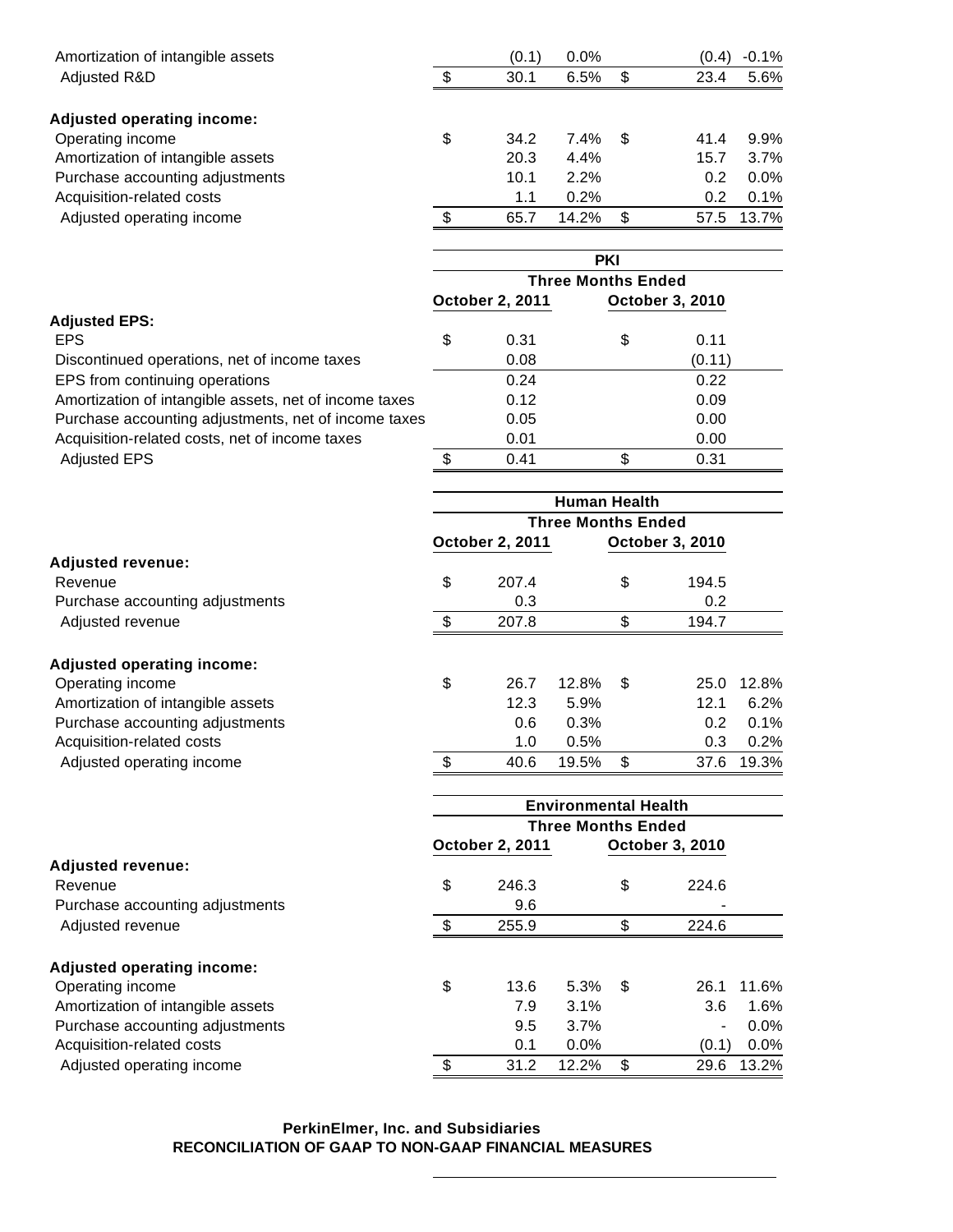| <b>PKI</b><br>(In millions, except per share data) |                           |                          |            |    |                 |         |  |  |
|----------------------------------------------------|---------------------------|--------------------------|------------|----|-----------------|---------|--|--|
|                                                    | <b>Nine Months Ended</b>  |                          |            |    |                 |         |  |  |
|                                                    |                           | October 2, 2011          |            |    | October 3, 2010 |         |  |  |
| <b>Adjusted revenue:</b>                           |                           |                          |            |    |                 |         |  |  |
| Revenue                                            | \$                        | 1,381.1                  |            | \$ | 1,234.4         |         |  |  |
| Purchase accounting adjustments                    |                           | 16.3                     |            |    | 0.5             |         |  |  |
| Adjusted revenue                                   | $\boldsymbol{\$}$         | 1,397.4                  |            | \$ | 1,234.9         |         |  |  |
| <b>Adjusted gross margin:</b>                      |                           |                          |            |    |                 |         |  |  |
| Gross margin                                       | \$                        | 608.8                    | 43.6% \$   |    | 550.3           | 44.6%   |  |  |
| Amortization of intangible assets                  |                           | 38.7                     | 2.8%       |    | 31.3            | 2.5%    |  |  |
| Purchase accounting adjustments                    |                           | 16.7                     | 1.2%       |    | 0.5             | 0.0%    |  |  |
| Adjusted gross margin                              | $\boldsymbol{\$}$         | 664.2                    | 47.5% \$   |    | 582.2           | 47.1%   |  |  |
| <b>Adjusted SG&amp;A:</b>                          |                           |                          |            |    |                 |         |  |  |
| SG&A                                               | \$                        | 409.7                    | 29.3% \$   |    | 365.4           | 29.6%   |  |  |
| Amortization of intangible assets                  |                           | (16.6)                   | $-1.2%$    |    | (12.4)          | $-1.0%$ |  |  |
| Purchase accounting adjustments                    |                           | (1.1)                    | $-0.1%$    |    | (0.1)           | 0.0%    |  |  |
| Acquisition-related costs                          |                           | (5.1)                    | $-0.4%$    |    | (2.0)           | $-0.2%$ |  |  |
| Gain on sale of building                           |                           | $\overline{\phantom{a}}$ | 0.0%       |    | 3.4             | 0.3%    |  |  |
| <b>Adjusted SG&amp;A</b>                           | $\frac{1}{2}$             | 386.9                    | 27.7% \$   |    | 354.3           | 28.7%   |  |  |
| <b>Adjusted R&amp;D:</b>                           |                           |                          |            |    |                 |         |  |  |
| R&D                                                | \$                        | 84.7                     | $6.1\%$ \$ |    | 69.8            | 5.7%    |  |  |
| Amortization of intangible assets                  |                           | (0.6)                    | 0.0%       |    | (1.2)           | $-0.1%$ |  |  |
| Adjusted R&D                                       | $\boldsymbol{\mathsf{S}}$ | 84.1                     | $6.0\%$ \$ |    | 68.6            | 5.6%    |  |  |
| <b>Adjusted operating income:</b>                  |                           |                          |            |    |                 |         |  |  |
| Operating income                                   | \$                        | 111.0                    | 7.9% \$    |    | 105.3           | 8.5%    |  |  |
| Amortization of intangible assets                  |                           | 56.0                     | 4.0%       |    | 44.9            | 3.6%    |  |  |
| Purchase accounting adjustments                    |                           | 17.8                     | 1.3%       |    | 0.6             | 0.1%    |  |  |
| Acquisition-related costs                          |                           | 5.1                      | 0.4%       |    | 2.0             | 0.2%    |  |  |
| Gain on sale of building                           |                           |                          | 0.0%       |    | (3.4)           | $-0.3%$ |  |  |
| Restructuring and lease charges, net               |                           | 3.3                      | 0.2%       |    | 9.8             | 0.8%    |  |  |
| Adjusted operating income                          | $\boldsymbol{\mathsf{S}}$ | 193.2                    | 13.8% \$   |    | 159.3           | 12.9%   |  |  |

|    | <b>Nine Months Ended</b>                             |                 |                 |
|----|------------------------------------------------------|-----------------|-----------------|
|    |                                                      |                 | October 3, 2010 |
|    |                                                      |                 |                 |
| \$ | 0.77                                                 | \$              | 0.81            |
|    | 0.06                                                 |                 | 0.02            |
|    | 0.71                                                 |                 | 0.79            |
|    | 0.32                                                 |                 | 0.25            |
|    | 0.10                                                 |                 | (0.20)          |
|    | 0.04                                                 |                 | 0.02            |
|    |                                                      |                 | (0.02)          |
|    | 0.02                                                 |                 | 0.06            |
| ደ  | 1.18                                                 | \$              | 0.89            |
|    |                                                      | <b>PKI</b>      |                 |
|    |                                                      |                 | <b>FY2011</b>   |
|    | Purchase accounting adjustments, net of income taxes | October 2, 2011 | <b>PKI</b>      |

| <b>Adjusted EPS:</b>                                   | Projected       |
|--------------------------------------------------------|-----------------|
| EPS from continuing operations                         | $$0.94 - $0.96$ |
| Amortization of intangible assets, net of income taxes | 0.44            |
| Purchase accounting adjustments, net of income taxes   | 0.17            |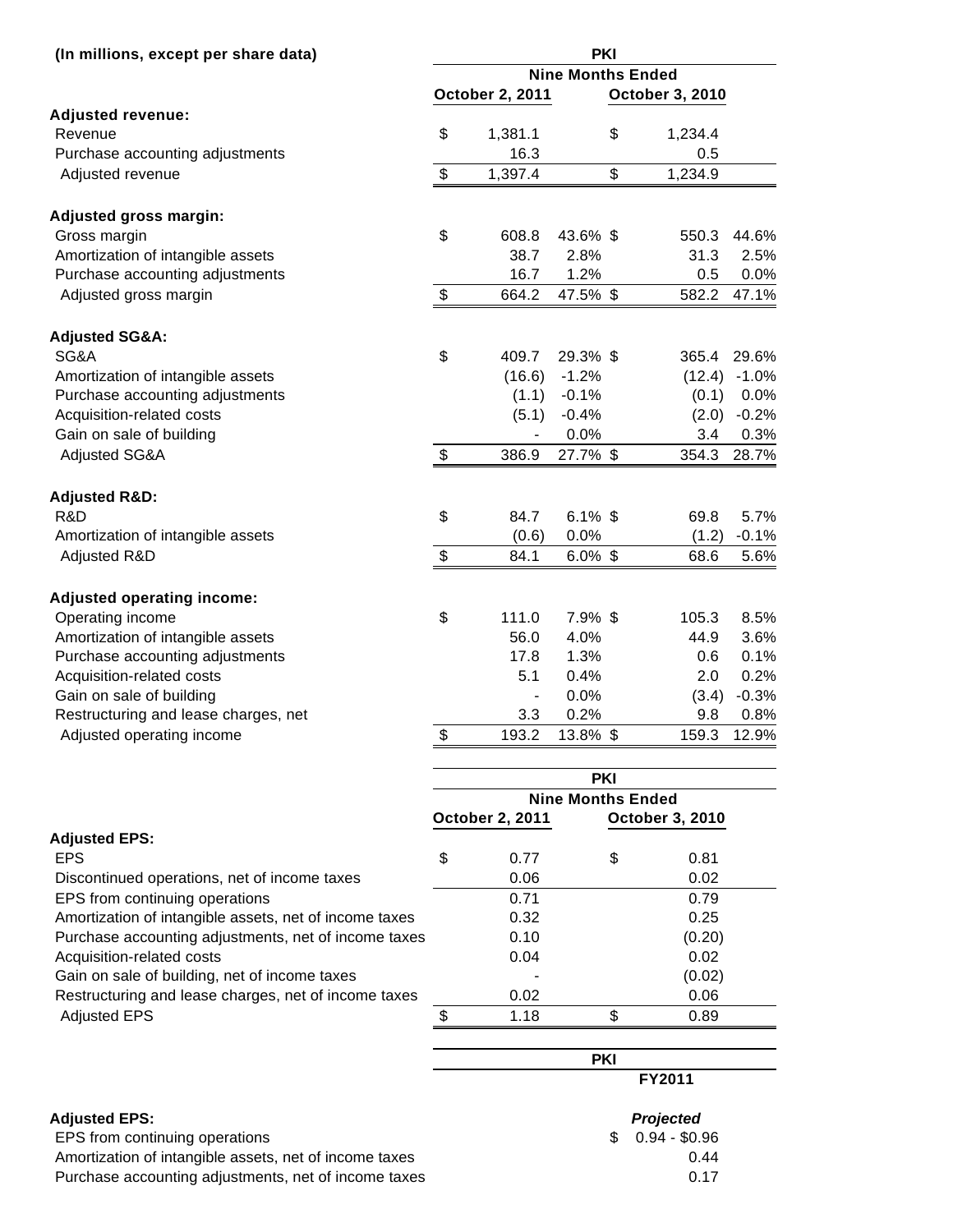| Acquisition-related costs, net of income taxes       | 0.09            |  |
|------------------------------------------------------|-----------------|--|
| Restructuring and lease charges, net of income taxes | 0.02            |  |
| Adjusted EPS                                         | $$1.66 - $1.68$ |  |

|                                      |                           |                 | <b>Human Health</b>         |    |                 |         |
|--------------------------------------|---------------------------|-----------------|-----------------------------|----|-----------------|---------|
|                                      | <b>Nine Months Ended</b>  |                 |                             |    |                 |         |
|                                      |                           | October 2, 2011 |                             |    | October 3, 2010 |         |
| <b>Adjusted revenue:</b>             |                           |                 |                             |    |                 |         |
| Revenue                              | \$                        | 628.7           |                             | \$ | 580.6           |         |
| Purchase accounting adjustments      |                           | 0.9             |                             |    | 0.5             |         |
| Adjusted revenue                     | \$                        | 629.6           |                             | \$ | 581.1           |         |
| <b>Adjusted operating income:</b>    |                           |                 |                             |    |                 |         |
| Operating income                     | \$                        | 75.0            | 11.9% \$                    |    | 72.6            | 12.5%   |
| Amortization of intangible assets    |                           | 37.3            | 5.9%                        |    | 34.5            | 5.9%    |
| Purchase accounting adjustments      |                           | 2.3             | 0.4%                        |    | 0.6             | 0.1%    |
| Acquisition-related costs            |                           | 4.0             | 0.6%                        |    | 1.0             | 0.2%    |
| Gain on sale of building             |                           |                 | 0.0%                        |    | (3.4)           | $-0.6%$ |
| Restructuring and lease charges, net |                           | 1.8             | 0.3%                        |    | 5.9             | 1.0%    |
| Adjusted operating income            | $\boldsymbol{\mathsf{S}}$ | 120.3           | 19.1% \$                    |    | 111.2           | 19.1%   |
|                                      |                           |                 | <b>Environmental Health</b> |    |                 |         |
|                                      |                           |                 | <b>Nine Months Ended</b>    |    |                 |         |
|                                      |                           | October 2, 2011 |                             |    | October 3, 2010 |         |
| <b>Adjusted revenue:</b>             |                           |                 |                             |    |                 |         |
| Revenue                              | \$                        | 752.4           |                             | \$ | 653.8           |         |
| Purchase accounting adjustments      |                           | 15.4            |                             |    |                 |         |
| Adjusted revenue                     | \$                        | 767.8           |                             | \$ | 653.8           |         |
| <b>Adjusted operating income:</b>    |                           |                 |                             |    |                 |         |
| Operating income                     | \$                        | 63.5            | $8.3\%$ \$                  |    | 61.8            | 9.5%    |
| Amortization of intangible assets    |                           | 18.7            | 2.4%                        |    | 10.4            | 1.6%    |
| Purchase accounting adjustments      |                           | 15.5            | 2.0%                        |    |                 | $0.0\%$ |
| Acquisition-related costs            |                           | 1.1             | 0.1%                        |    | 1.0             | 0.2%    |

# **PerkinElmer, Inc. and Subsidiaries RECONCILIATION OF GAAP TO NON-GAAP FINANCIAL MEASURES**

Restructuring and lease charges, net 1.5 0.2% 4.0 0.6% Adjusted operating income  $\frac{1}{3}$  100.3 13.1% \$ 77.2 11.8%

|                                                                        | <b>PKI</b> |
|------------------------------------------------------------------------|------------|
|                                                                        | Q3 2011    |
| Organic revenue growth:                                                |            |
| Reported revenue growth                                                | 8%         |
| Less: effect of foreign exchange rates                                 | 3%         |
| Less: effect of acquisitions including purchase accounting adjustments | 2%         |
| Organic revenue growth                                                 | 4%         |

|                                        | <b>Human Health</b> |
|----------------------------------------|---------------------|
|                                        | Q3 2011             |
| Organic revenue growth:                |                     |
| Reported revenue growth                | 7%                  |
| Less: effect of foreign exchange rates | 3%                  |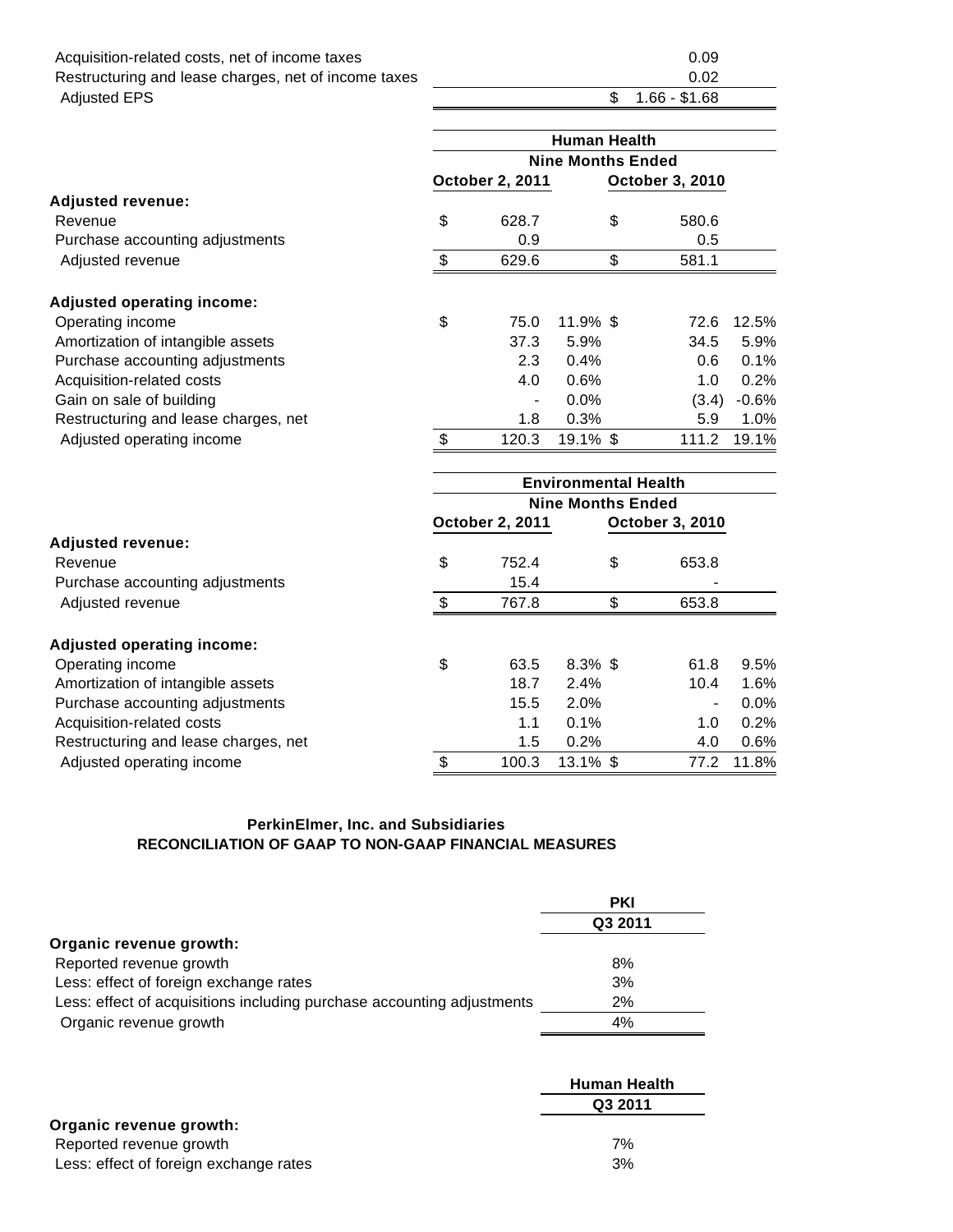| Less: effect of acquisitions and purchase accounting adjustments | 2% |
|------------------------------------------------------------------|----|
| Organic revenue growth                                           | 2% |

|                                                                  | <b>Environmental Health</b> |
|------------------------------------------------------------------|-----------------------------|
|                                                                  | Q3 2011                     |
| Organic revenue growth:                                          |                             |
| Reported revenue growth                                          | 10%                         |
| Less: effect of foreign exchange rates                           | 3%                          |
| Less: effect of acquisitions and purchase accounting adjustments | $1\%$                       |
| Organic revenue growth                                           | 6%                          |

### **Adjusted Revenue and Adjusted Revenue Growth**

We use the term "adjusted revenue" to refer to GAAP revenue, including estimated revenue from contracts acquired in various acquisitions that will not be fully recognized due to business combination accounting rules. We use the related term "adjusted revenue growth" to refer to the measure of comparing current period adjusted revenue with the corresponding period of the prior year. We believe that these non-GAAP measures, when taken together with our GAAP financial measures, allow us and our investors to better measure the performance of our investments in technology, to evaluate long-term performance trends and to assess our ability to invest in our business. Adjusted revenue growth also provides for easier comparisons of our performance with prior and future periods and relative comparisons to our peers. Our GAAP revenue for the periods subsequent to our acquisitions does not reflect the full amount of revenue on such contracts that would have otherwise been recorded by the acquired businesses. The non-GAAP adjustment is intended to reflect the full amount of such revenue. We believe our investors will use this adjustment as a measure of the ongoing performance of the acquired businesses because customers have historically entered into such contracts for renewed and/or developmental support, although there can be no assurance that customers will do so in the future.

#### **Organic Revenue and Organic Revenue Growth**

We use the term "organic revenue" to refer to GAAP revenue, excluding the effect of foreign currency translation and acquisitions, and including estimated revenue from contracts acquired in various acquisitions that will not be fully recognized due to business combination accounting rules. We use the related term "organic revenue growth" to refer to the measure of comparing current period organic revenue with the corresponding period of the prior year. We believe that these non-GAAP measures, when taken together with our GAAP financial measures, allow us and our investors to better measure the performance of our investments in technology, to evaluate long-term performance trends and to assess our ability to invest in our business. Organic revenue growth also provides for easier comparisons of our performance with prior and future periods and relative comparisons to our peers. We exclude the effect of foreign currency translation from these measures because foreign currency translation is subject to volatility and can obscure underlying trends. We exclude the effect of acquisitions because acquisition activity can vary dramatically between reporting periods and between us and our peers, which we believe makes comparisons of long-term performance trends difficult for management and investors, and could result in overstating or understating to our investors the performance of our operations. We include estimated revenue from contracts acquired with various acquisitions that will not be fully recognized due to business combination rules. Our GAAP revenue for the periods subsequent to our acquisitions does not reflect the full amount of revenue on such contracts that would have otherwise been recorded by the acquired businesses. The non-GAAP adjustment is intended to reflect the full amount of such revenue. We believe our investors will use this adjustment as a measure of the ongoing performance of the acquired businesses because customers have historically entered into such contracts for renewed and/or developmental support, although there can be no assurance that customers will do so in the future.

### **Adjusted Gross Margin and Adjusted Gross Margin Percentage**

We use the term "adjusted gross margin" to refer to GAAP gross margin, excluding amortization of intangible assets, and inventory fair value adjustments related to business acquisitions, and including estimated revenue from contracts acquired in various acquisitions that will not be fully recognized due to business combination accounting rules. We use the related term "adjusted gross margin percentage" to refer to adjusted gross margin as a percentage of adjusted revenue. We believe that these non-GAAP measures, when taken together with our GAAP financial measures, allow us and our investors to better measure the performance of our investments in technology, to evaluate the long-term profitability trends and to assess our ability to invest in our business. We exclude amortization of intangible assets from these measures because intangibles amortization charges do not represent what our management and what we believe our investors consider to be costs of producing our products and could distort the additional value generated over the cost of producing those products. In addition, inventory fair value adjustments related to business acquisitions charges also do not represent what our management and what we believe our investors consider to be costs used in producing our products. We include estimated revenue from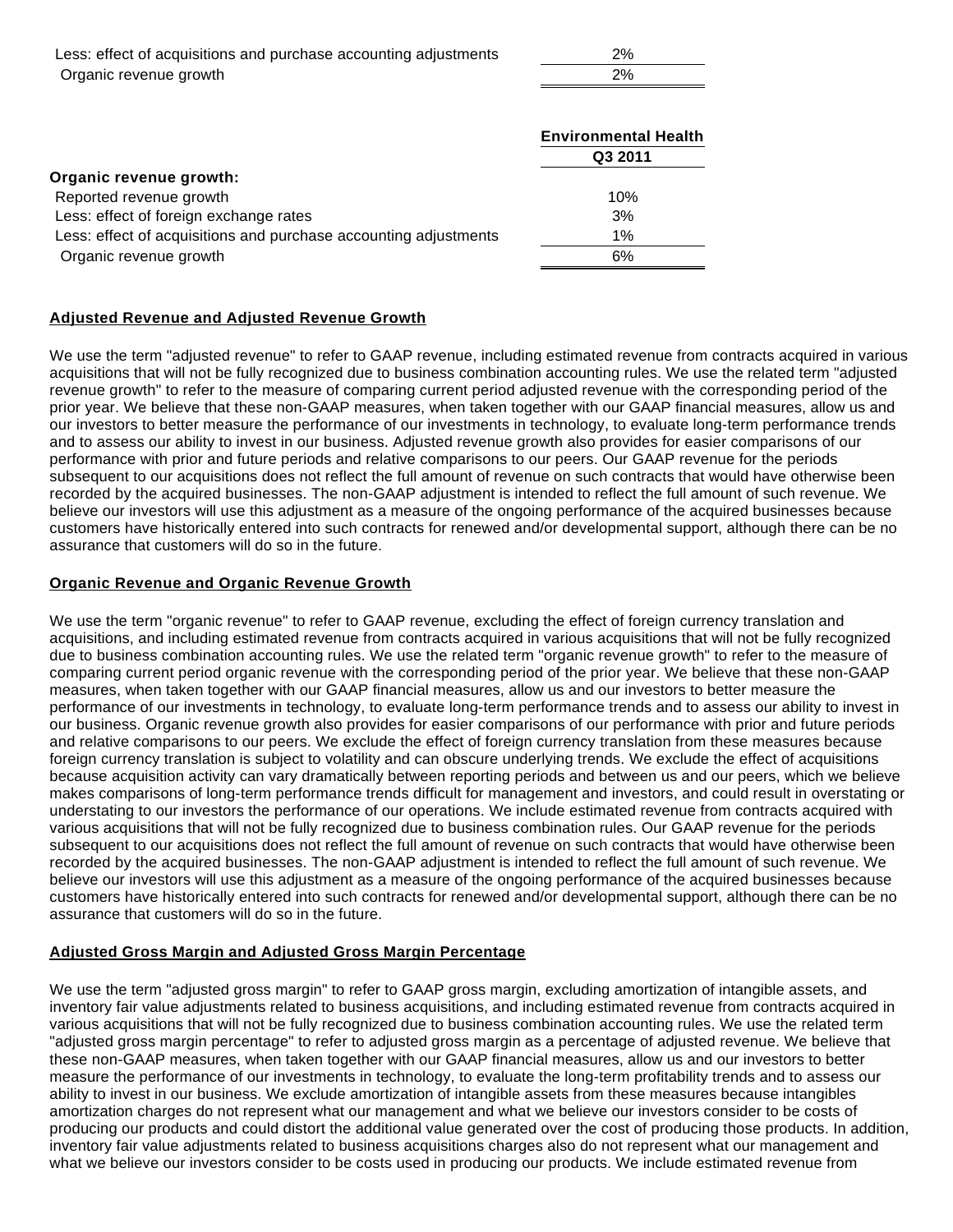contracts acquired with various acquisitions that will not be fully recognized due to business combination rules. Our GAAP revenue for the periods subsequent to our acquisitions does not reflect the full amount of revenue on such contracts that would have otherwise been recorded by the acquired businesses. The non-GAAP adjustment is intended to reflect the full amount of such revenue. We believe our investors will use this adjustment as a measure of the ongoing performance of the acquired businesses because customers have historically entered into such contracts for renewed and/or developmental support, although there can be no assurance that customers will do so in the future.

### **Adjusted Selling, General and Administrative (SG&A) Expense and Adjusted SG&A Percentage**

We use the term "adjusted SG&A expense" to refer to GAAP SG&A expense, excluding amortization of intangible assets, acquisition related integration costs, changes to the fair values assigned to contingent consideration, other costs related to business acquisitions, and the gain on sale of building. We use the related term "adjusted SG&A percentage" to refer to adjusted SG&A expense as a percentage of adjusted revenue. We believe that these non-GAAP measures, when taken together with our GAAP financial measures, allow us and our investors to better measure the cost of the internal operating structure, our ability to leverage that structure and the level of investment required to grow our business. We exclude amortization of intangible assets and the gain on sale of building from these measures because intangibles amortization charges and the gain on sale of building do not represent what our management and what we believe our investors consider to be costs that support our internal operating structure and could distort the efficiencies of that structure. We exclude acquisition related integration costs, changes to the fair values assigned to contingent consideration, other costs related to business acquisitions, because they only occur due to an acquisition and the potential subsequent repositioning of the business that could distort the performance measures of costs to support our internal operating structure.

## **Adjusted Research and Development (R&D) Expense and Adjusted R&D Percentage**

We use the term "adjusted R&D expense" to refer to GAAP R&D expense, excluding amortization of intangible assets. We use the related term "adjusted R&D percentage" to refer to adjusted R&D expense as a percentage of adjusted revenue. We believe that these non-GAAP measures, when taken together with our GAAP financial measures, allow us and our investors to better understand and evaluate our internal technology investments. We exclude amortization of intangible assets from these measures because intangibles amortization charges do not represent what our management and what we believe our investors consider to be internal investments in R&D activities and could distort our R&D investment level.

### **Adjusted Operating Income, Adjusted Operating Profit Percentage and Adjusted Operating Profit Margin**

We use the term "adjusted operating income," to refer to GAAP operating income, excluding amortization of intangible assets, inventory fair value adjustments related to business acquisitions, acquisition related integration costs, changes to the fair values assigned to contingent consideration, other costs related to business acquisitions, the gain on sale of building, and restructuring and lease charges, and including estimated revenue from contracts acquired in various acquisitions that will not be fully recognized due to business combination accounting rules. Adjusted operating income is calculated by subtracting adjusted R&D expense, adjusted SG&A expense, and restructuring and lease charges from adjusted gross margin. We use the related term "adjusted operating profit percentage," or "adjusted operating profit margin," to refer to adjusted operating income as a percentage of adjusted revenue. We believe that these non-GAAP measures, when taken together with our GAAP financial measures, allow us and our investors to analyze the costs of the different components of producing and selling our products, to better measure the performance of our internal investments in technology and to evaluate the long-term profitability trends of our core operations. Adjusted operating income also provides for easier comparisons of our performance and profitability with prior and future periods and relative comparisons to our peers. We believe our investors do not consider the items that we exclude from adjusted operating income to be costs of producing our products, investments in technology and production or costs to support our internal operating structure, and so we present this non-GAAP measure to avoid overstating or understating to our investors the performance of our operations. We exclude restructuring and lease charges because they tend to occur due to an acquisition, divestiture, repositioning of the business or other unusual event that could distort the performance measures of our internal investments and costs to support our internal operating structure. We include estimated revenue from contracts acquired with various acquisitions that will not be fully recognized due to business combination rules. Our GAAP revenue for the periods subsequent to our acquisitions does not reflect the full amount of revenue on such contracts that would have otherwise been recorded by the acquired businesses. The non-GAAP adjustment is intended to reflect the full amount of such revenue. We believe our investors will use this adjustment as a measure of the ongoing performance of the acquired businesses because customers have historically entered into such contracts for renewed and/or developmental support, although there can be no assurance that customers will do so in the future.

### **Adjusted Earnings Per Share**

We use the term "adjusted earnings per share," or "adjusted EPS," to refer to GAAP earnings per share, excluding discontinued operations, amortization of intangible assets, inventory fair value adjustments related to business acquisitions, acquisition related integration costs, changes to the fair values assigned to contingent consideration, other costs related to business acquisitions, the gain on sale of building, restructuring and lease charges, acquisition financing costs, and the gain on the step acquisition, and including estimated revenue from contracts acquired in various acquisitions that will not be fully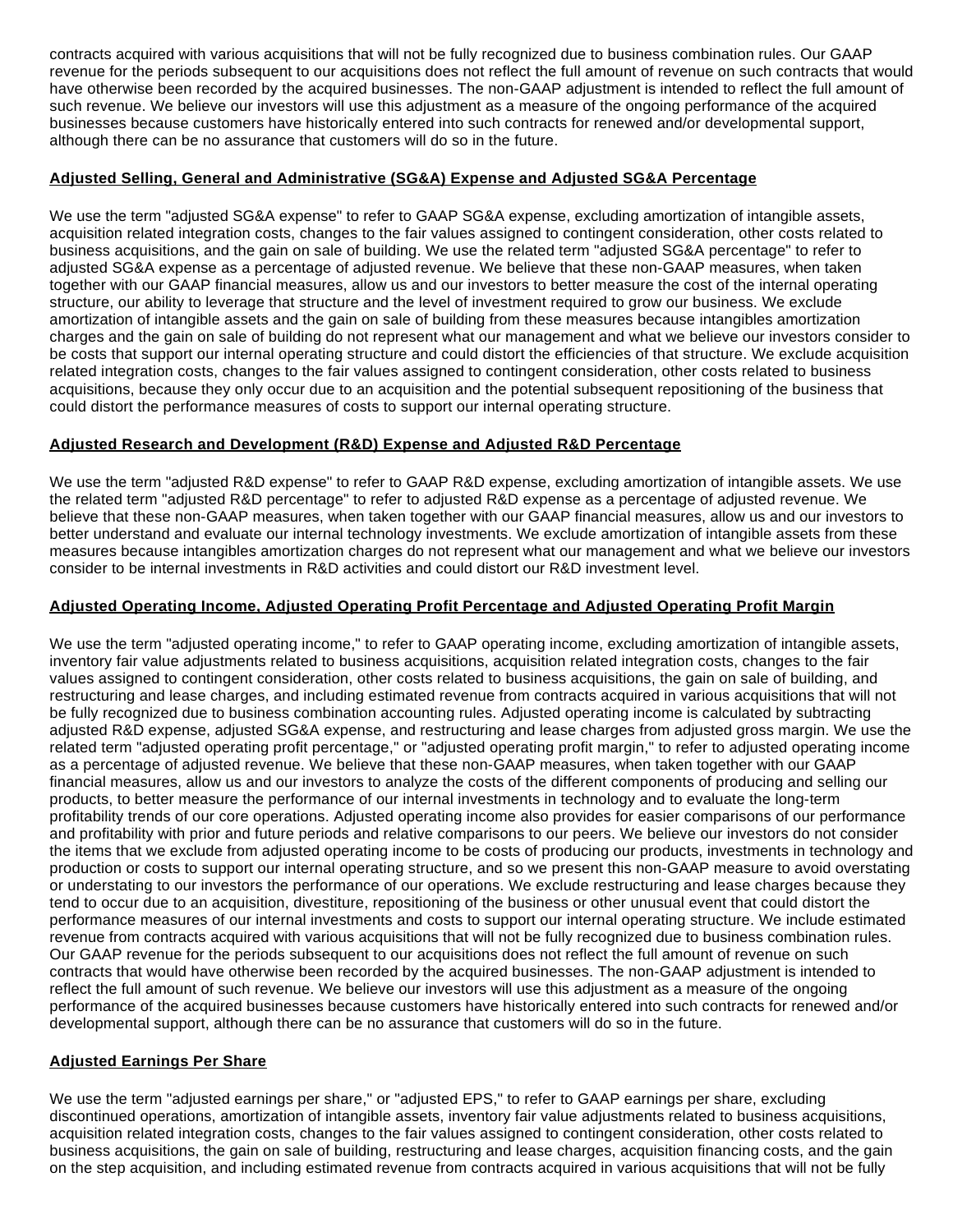recognized due to business combination accounting rules. Adjusted earnings per share is calculated by subtracting the items above included in adjusted gross margin, adjusted R&D expense, adjusted SG&A expense, restructuring and lease charges, acquisition related financing costs and the gain on the step acquisition, and provision for taxes related to these items, from GAAP earnings per share. We believe that this non-GAAP measure, when taken together with our GAAP financial measures, allows us and our investors to analyze the costs of producing and selling our products and the performance of our internal investments in technology and our internal operating structure, to evaluate the long-term profitability trends of our core operations and to calculate the underlying value of the core business on a dilutive share basis, which is a key measure of the value of the Company used by our management and we believe used by investors as well. Adjusted earnings per share also facilitates the overall analysis of the value of the Company and the core measure of the success of our operating business model as compared to prior and future periods and relative comparisons to our peers. We exclude discontinued operations, amortization of intangible assets, inventory fair value adjustments related to business acquisitions, acquisition related integration costs, changes to the fair values assigned to contingent consideration, other costs related to business acquisitions, the gain on sale of building, restructuring and lease charges, acquisition related financing costs, and the gain on the step acquisition as these items do not represent what our management and what we believe our investors consider to be costs of producing our products, investments in technology and production, and costs to support our internal operating structure, which could result in overstating or understating to our investors the performance of our operations. We include estimated revenue from contracts acquired with various acquisitions that will not be fully recognized due to business combination rules. Our GAAP revenue for the periods subsequent to our acquisitions does not reflect the full amount of revenue on such contracts that would have otherwise been recorded by the acquired businesses. The non-GAAP adjustment is intended to reflect the full amount of such revenue. We believe our investors will use this adjustment as a measure of the ongoing performance of the acquired businesses because customers have historically entered into such contracts for renewed and/or developmental support, although there can be no assurance that customers will do so in the future.

The third quarter tax effect on adjusted EPS for discontinued operations was an expense of \$0.04 in 2011 and a benefit of \$0.14 in 2010, amortization of intangible assets was an expense of \$0.06 in 2011 and an expense of \$0.05 in 2010 and the estimated revenue from contracts acquired with various acquisitions that will not be fully recognized due to business combination accounting rules was an expense of \$0.03 in 2011 and an expense of \$0.00 in 2010. The third quarter tax effect on adjusted EPS for each of the remaining items (inventory fair value adjustments related to business acquisitions, acquisition related integration costs, changes to the fair values assigned to contingent consideration, other costs related to business acquisitions, and acquisition related financing costs) was \$0.00 for both 2011 and 2010. The full year tax effect on adjusted EPS for discontinued operations was an expense of \$0.04 in 2011 and a benefit of \$0.19 in 2010, amortization of intangible assets was an expense of \$0.17 in 2011 and an expense of \$0.13 in 2010, other costs related to business acquisitions was an expense of \$0.01 in 2011 and an expense of \$0.00 in 2010, the gain on sale of building was a benefit of \$0.01 in 2010, restructuring and lease charges was an expense of \$0.01 in 2011 and an expense of \$0.02 in 2010, the gain on the step acquisition was a benefit of \$0.01 in 2010, and the estimated revenue from contracts acquired with various acquisitions that will not be fully recognized due to business combination accounting rules was an expense of \$0.06 in 2011 and an expense of \$0.00 in 2010. The full year tax effect on adjusted EPS for each of the remaining items (inventory fair value adjustments related to business acquisitions, acquisition related integration costs, changes to the fair values assigned to contingent consideration, and acquisition related financing costs) was \$0.00 for both 2011 and 2010. The tax effect for discontinued operations is calculated based on the authoritative guidance in the Financial Accounting Standards Board's Accounting Standards Codification 740, Income Taxes. The tax effect for amortization of intangible assets, inventory fair value adjustments related to business acquisitions, changes to the fair values assigned to contingent consideration, other costs related to business acquisitions, the gain on sale of building, restructuring and lease charges, the gain on the step acquisition, and the estimated revenue from contracts acquired with various acquisitions is calculated based on operational results and applicable jurisdictional law, which contemplates tax rates currently in effect to determine our tax provision.

\* \* \* \*

The non-GAAP financial measures described above are not meant to be considered superior to, or a substitute for, our financial statements prepared in accordance with GAAP. There are material limitations associated with non-GAAP financial measures because they exclude charges that have an effect on our reported results and, therefore, should not be relied upon as the sole financial measures to evaluate our financial results. Management compensates and believes that investors should compensate for these limitations by viewing the non-GAAP financial measures in conjunction with the GAAP financial measures. In addition, the non-GAAP financial measures included in this earnings announcement may be different from, and therefore may not be comparable to, similar measures used by other companies.

Each of the non-GAAP financial measures listed above are also used by our management to evaluate our operating performance, communicate our financial results to our Board of Directors, benchmark our results against our historical performance and the performance of our peers, evaluate investment opportunities including acquisitions and discontinued operations, and determine the bonus payments for senior management and employees.

#### **About PerkinElmer**

PerkinElmer, Inc. is a global leader focused on improving the health and safety of people and the environment. The company